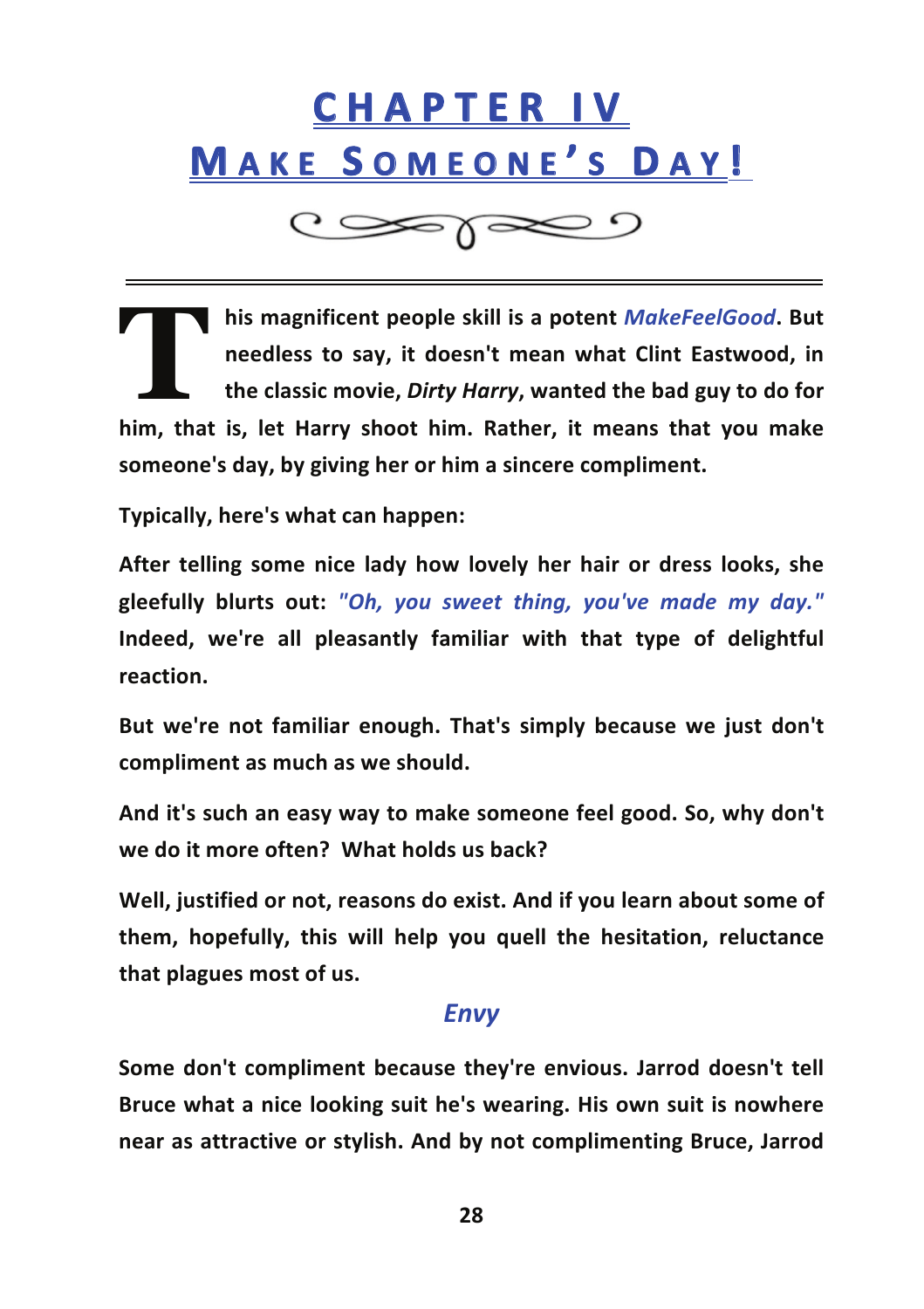subliminally feels he's de-emphasizing Bruce's suit. But, of course, **that´s not reality.**

**On the other hand, if he says something nice about it, in his mind, he's giving it even more attention. And that's the last thing he wants.**

**Of course, Jarrod's delusional thinking doesn't make much sense. 

But that's what the emotion envy can do to a person.**

## *Jealousy*

**Another emotion that keeps people from complimenting is jealousy. Because it's more intense than envy, it can be more harmful. Here's a typical situation that many of us encounter:**

**The Kellys have just purchased new living room furniture. It's expensive, beautiful, and extraordinarily matches the decor of their home.**

**Objectively, someone could go on and on about how outstanding the new furniture is; but not Beth, the Kellys' "good" friend.**

**After just a glimpse at the new suite, Beth says: "***Gee, new furniture. 

 How nice***." That's it. That's all she says about it.**

**Or, blatantly, she ignores it altogether.**

**Obviously, Beth is green with jealousy. And it goes without saying, her failure to give adequate due to something the Kellys are so proud of miffs them. They'd like to tell her to get lost.**

### *Low Self-‐Esteem*

**Another reason some people don't compliment is that their self-‐ esteem is at low ebb. They fail to express admiration, because to do so lowers their opinions of themselves.**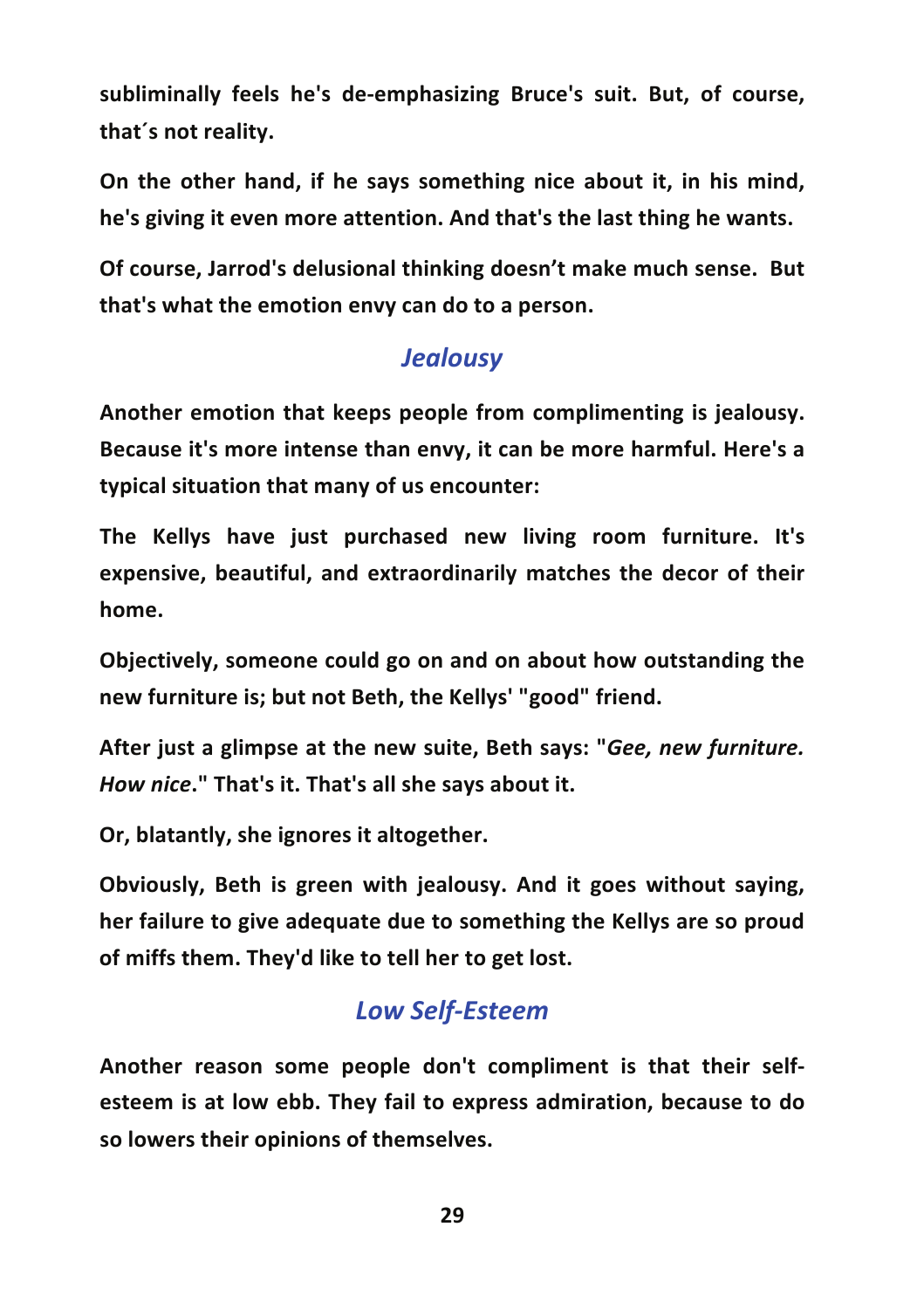**The patterns that follow are typical:**

**Mason is a public relations writer for a school. The institution has been initiating a new learning project that has triggered opposition from newspaper columnists. But in his press releases, thus far, Mason has failed to counteract adequately what detractors are writing.**

**But Alexis, an impartial third party, who "doesn't have a horse in the race," does exactly that. In a letter-‐to-‐the-‐editor article, which the paper publishes, she cogently defends the school's project. Her piece is well written, organized, and most important, persuasive.**

**So, Mason writes Alexis. On behalf of the school, he thanks her. But nary a word does he pen about how well written her piece is, and what a darn good writer she is.**

**Now what do such omissions say? Well, from them you can infer that Mason knows Alexis did what he could not. And that he knows she's a better writer than he.**

**To him, complimenting her writing would be admitting that. And his opinion of himself as a writer would suffer. So, that's Mason's subliminal rationalization for not extolling Alexis' writing skills. His** low self-esteem is the key.

**This is but another example of how self-‐image is such a critical factor in how we react to each other.**

### *Bruised Egos*

**Now, here's another. It's somewhat different but still involves an ego-‐ problem: Pierre is a person of French descent, born in America. His parents were born and raised in France. And just before Pierre was born, they moved to Maine. They speak little or no English.**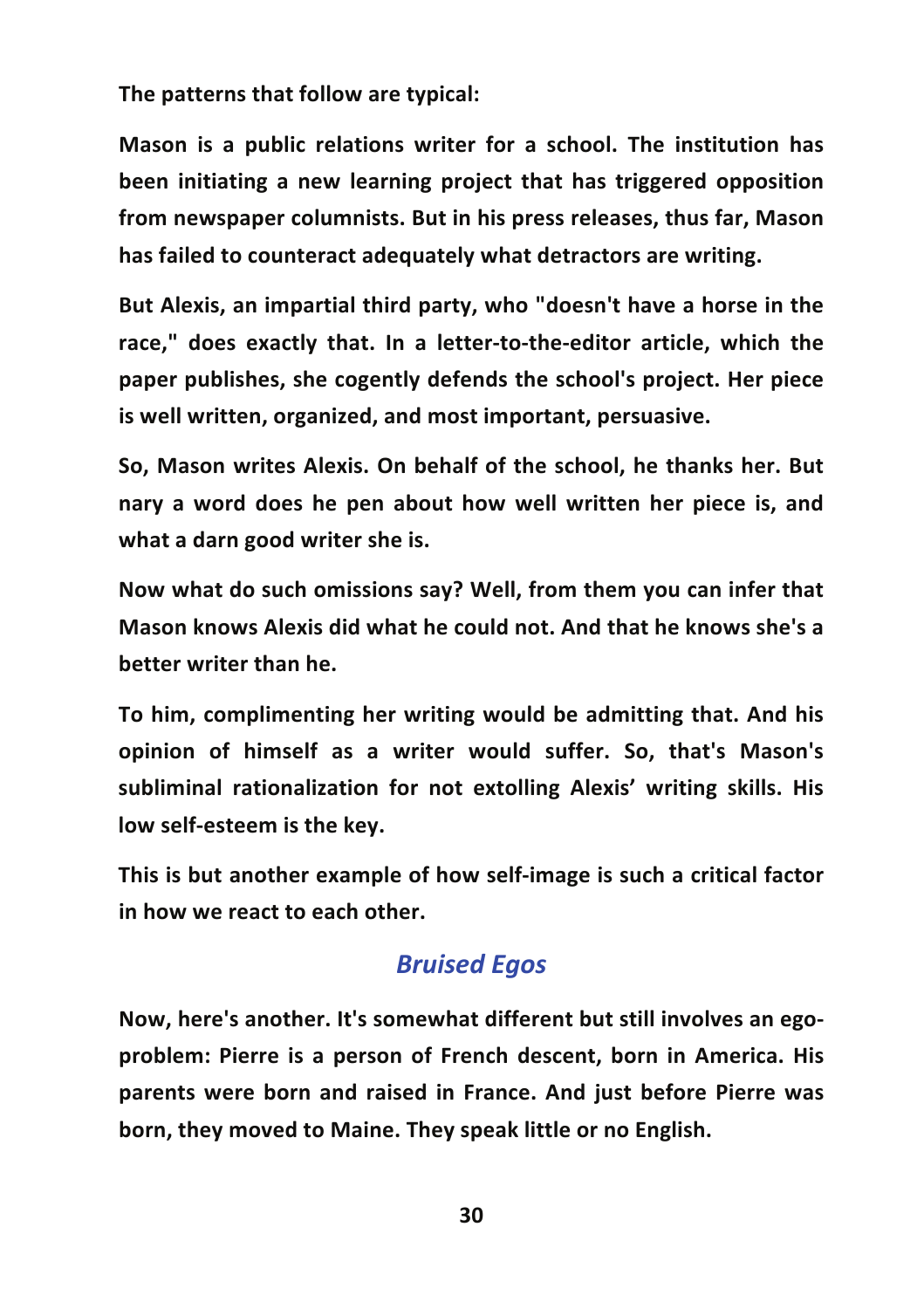**So, in Pierre's home only French is spoken. Thus, it's Pierre's first language. But starting at age five, when he went to kindergarten, he had to learn English. So, he's not just fluent in each language, he is bilingual. 

That is, he's equally proficient in French and English.**

**Anyway, Pierre, now in his 20s, while surfing the internet, has become an internet-‐buddy of Jarrett, a Californian. By email, texting, and video conferencing, they regularly communicate in French.**

**As to how Jarrett became fluent in the language, ten years before, he fell in love with it and took it up as a hobby. He attended a few classes, but he mostly learned French by reading, listening to cassettes, and devoting hours and hours in study.**

**In that relatively brief time, Jarrett has achieved a remarkable degree of fluency in the language for someone with no French roots. With amazing clarity, he writes, reads, and speaks it really well.**

By **now, you have guessed the scenario. In his communications with Jarrett, Pierre never compliments him on his proficiency in French. Not a word does he say about it. He does, however, commend Jarrett about other things.**

**Does this mean that he doesn't admire Jarrett's French? No. It only means that Pierre's ego is bruised by Jarrett's accomplishment. He says to himself,** *"Here I've been raised with French, and this guy can express and write it better. And he uses better grammar. Geez!"*

**So, that's Pierre's thinking. And it's why Jarrett gets no compliments from him.**

**Now, here's still another pattern:**

**Bradley has just bought a brand-‐spanking-‐new Mustang convertible.**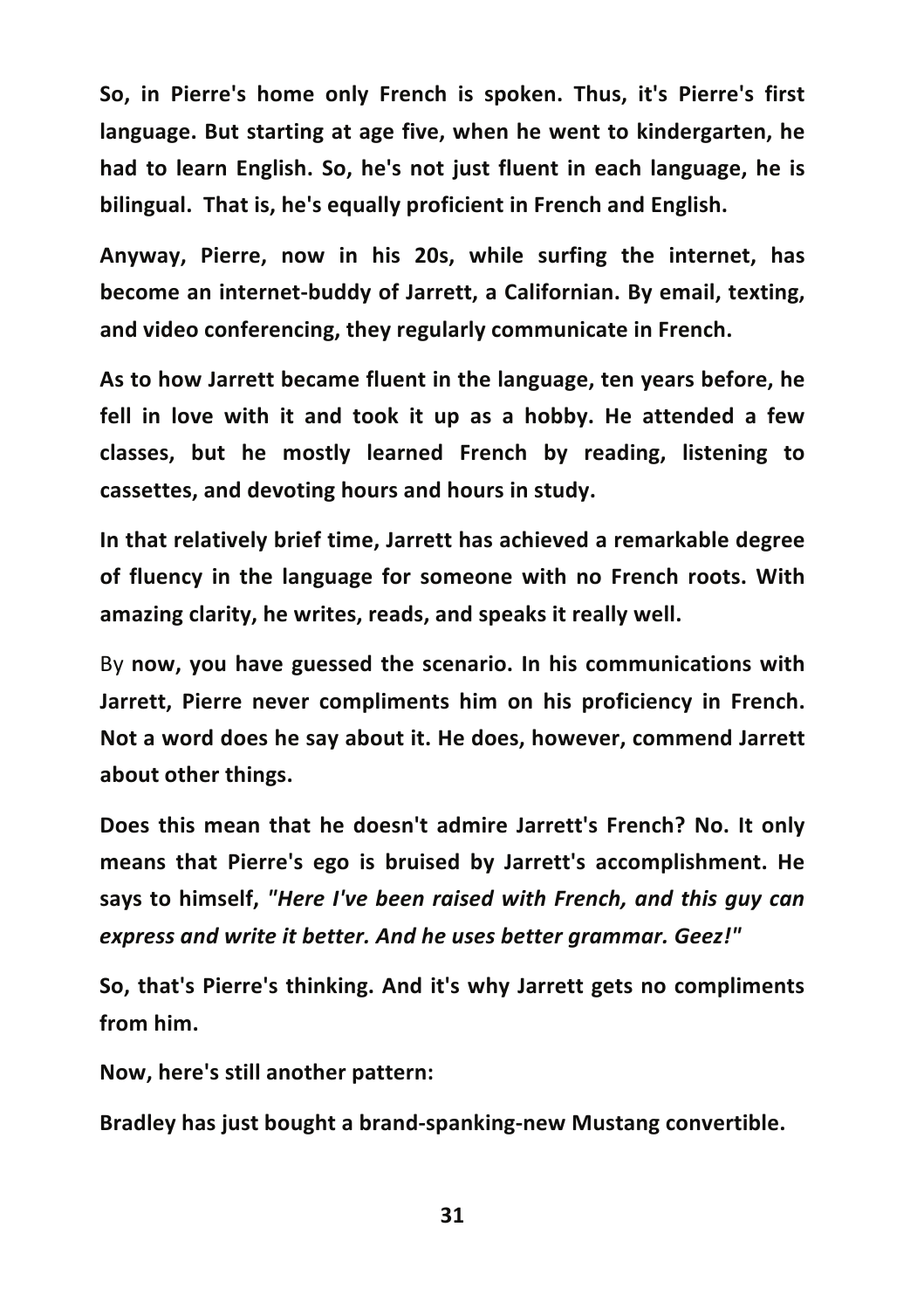**He can hardly wait for his buddy, Thad, to see it this afternoon. So, to knock Thad in the kisser with the car, Bradley parks it right in front of** his house.

**Thad shows up and gives the Mustang a cursory glance. He then says to Bradley: "***Nice, but I think Chrysler makes the best convertibles.*

*That's what I am going to buy.***" And dogmatically he adds, "***They're better built***."**

**So, as you've no doubt concluded, Thad's the type that can always buy better and smarter than you. He's a "***I-‐can-‐do-‐anything-‐better-‐ than-‐you"***or***"Whatever-‐you've-‐got-‐I've-‐got-‐better,"* **person.**

**And often this type will bitingly tell you: "***Oh, by the way, you got screwed. You paid way too much***!"**

**That last one is a killer! Few things can make you feel worse just after you've bought something, than hearing you paid too much.**

**This gives you "buyers' blues." But it happens and happens, because there are zillions of persons like Thad out there.**

**Examples could go on and on. You probably could add a few. 

But by now, no doubt you see their common thread, a self-‐worth problem.**

**By commenting positively on your possession or talent, in such persons' minds they put themselves down. Compliments remind them that they don't have what you have. And that bothers them.**

### *Facts Don't Change!*

**Such "Thads" and their ilk are deluding themselves. They believe that by giving short shrift to, depreciating, or ignoring things, they strip them of impact, reality.**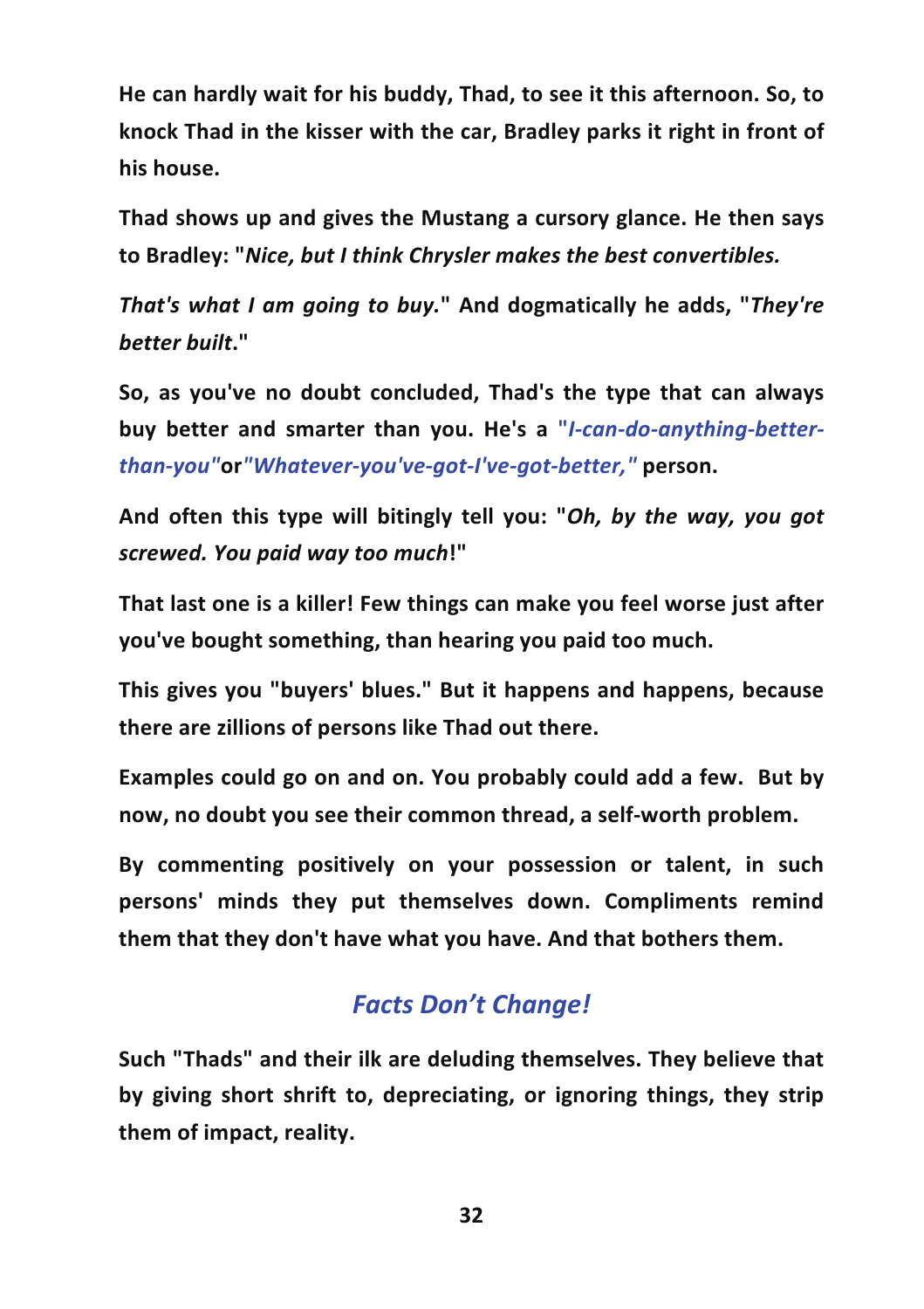**That is, Jarrod puts Bruce's old suit back on him, and Beth takes away the Kellys' new furniture. Alexis' writing does not outshine Mason's. As it should be, Pierre's French is better than Jarrett's. And Bradley doesn't have a snazzy Mustang that shows-‐up Thad's 10-‐year jalopy that´s constantly giving him problems.**

**Thus, such are the irrational motivations of persons who fail to compliment because of their inability to accept reality. What reality?**

**There will always be someone who will outdo them, possess better things, have more talent, or surpass them in some way. We all have to accept that reality.**

#### *It's life! 

So be it!*

### *The Unobservant*

**Now, some people don't compliment when they should, because they don't always notice things. For example, there´s the husband who fails to note his wife's new haircut. "***Maybe he doesn't like it***", she thinks.**

**Not true! 

He's just not alert, perceptive.**

**He's being just like a lot of us are at times, including this writer. We need to work on this problem.**

**The remedy: 

 You constantly have to be alert for new things about persons with whom you have frequent contacts. You must notice their new clothes, hairstyles, and the new things that they've done: 

 "***You put up some new pictures.***" 

Or, "***Hey, Bobbie, that new juniper you planted in the front, really makes a difference***."** *"Wow, Honey, you cleaned up the garage and got rid of all the clutter. Geez, you even put up new shelves and hangers."*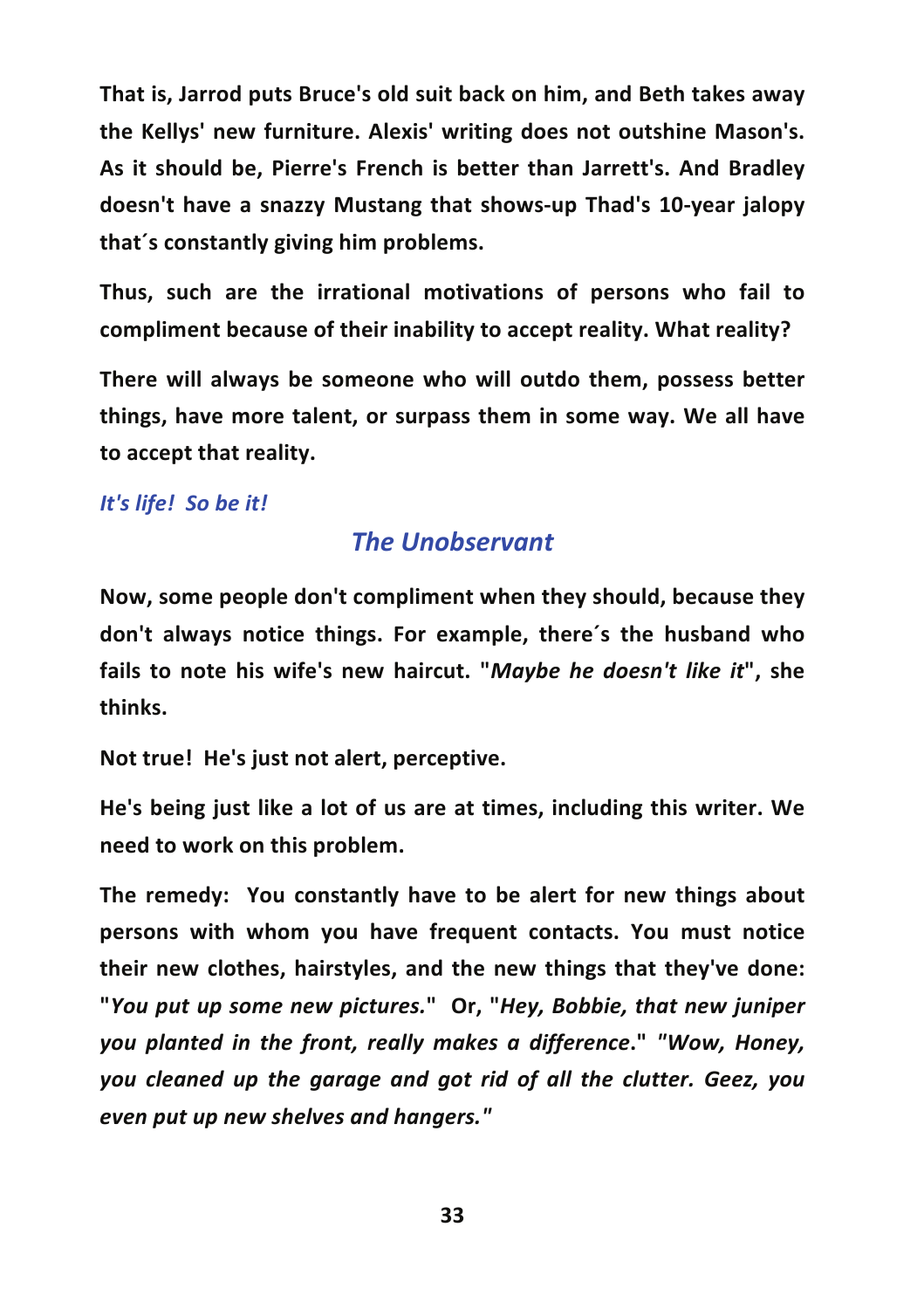**Then, go into detail about how much you like those new things.**

**The point: "Ya gotta" be observant!**

## *An Understandable Reason*

**Now the above patterns show unacceptable, even zany reasons why persons don't compliment.**

**But some people don't do it for a far more acceptable reason. They** are just plain shy.

**Indeed, many persons are that way. They're not jealous, envious, or worried about their self-‐esteem. And they do notice good things. 

But they just have a hard time getting themselves to compliment.**

# *If You Like Something, SAY SO!*

**Now, if you find yourself thinking how attractive something is, why not say so? Yes, say it! And watch the magic of a face lighting up. 

 Watch for and see an ear-‐to-‐ear grin. Disarm even an ornery person with a timely, heartfelt expression of approval, commendation.**

**And remember, compliments can be about things as incredibly simple, as an infectious smile. So, as you look at and admire one, instantly tell its owner how attractive it is.** *Do not keep* **such nice** thoughts to yourself. Express them!

## *Details Show Sincerity*

**Absolutely, that's exactly what details can do. They add spice to compliments by embellishing them. And most importantly, they reinforce what you're saying by adding earnestness and enhancing your believability.**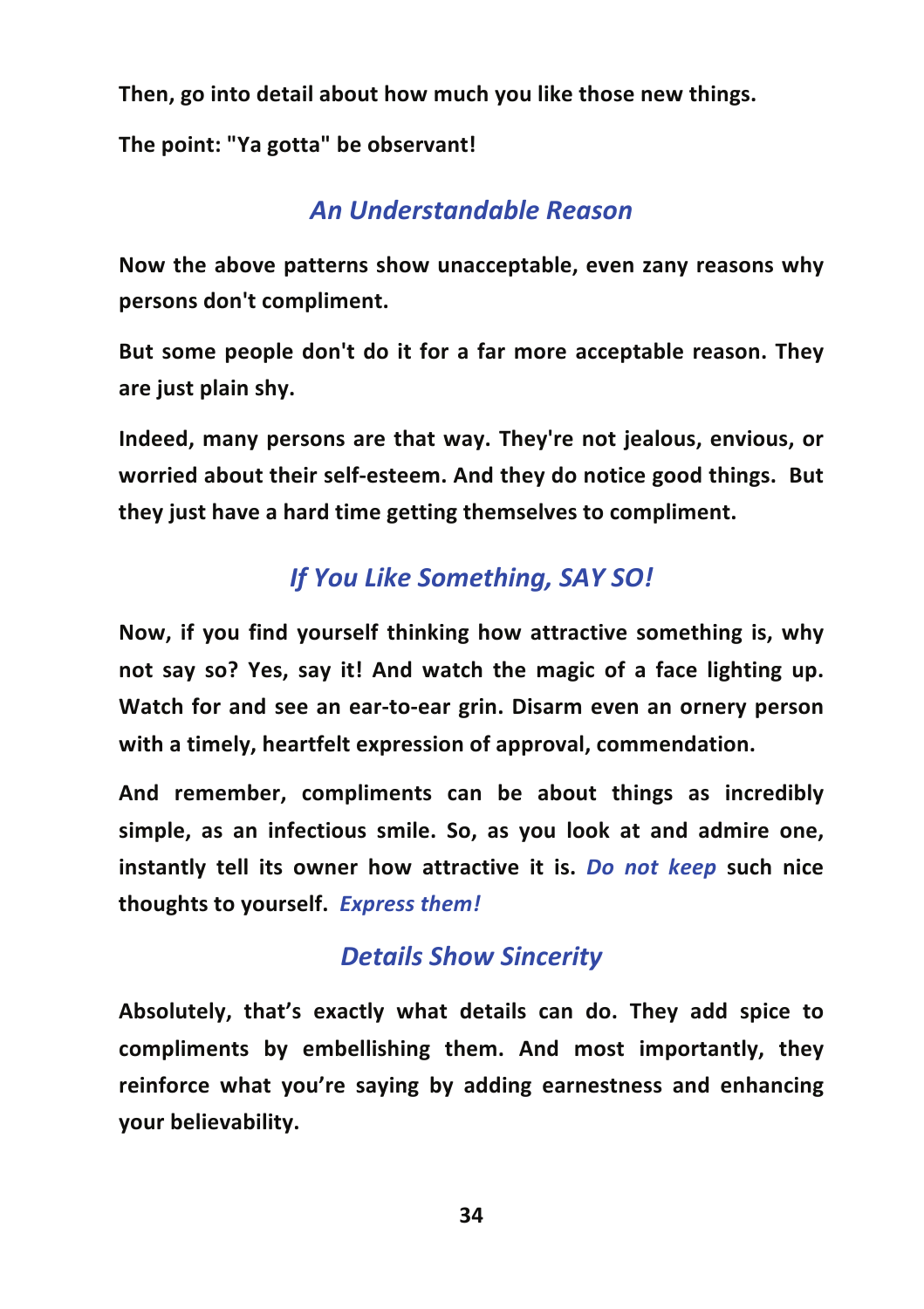**For example, if you like your neighbor's new car, tell her why you do. Detail your likes. The color is a knockout, or you marvel at the quality of the interior. This way your neighbor will believe you, and not think you're just buttering her up.**

# *Be Careful*

**Sometimes, what seems like a compliment is not. It can convey two messages, one complimentary and the other derogatory. It could remind the person of a depressing reality about himself or herself. 

 It's a good example of that French word,** *double entendre***. It's something that can be taken two ways, one of which is usually bad or** negative, sometimes indecent.

**And often the negative portion will transcend the complimentary part. Here are some examples:**

- **·∙** *For your age, you look great.*
- *·∙ You put college grads to shame.*
- *·∙ Despite your size, you're attractive.*
- *·∙ No matter your weight, your face is pretty.*
- *·∙ As a dropout, you've done a lot.*
- *·∙ You sure make the best of yourself!*
- *·∙ I don't care what they say, I think you do a decent job.*

**So, steer clear of "compliments" that have negative aspects to them. 

 They could torpedo the good you're trying to accomplish.**

**Finally, as we say and will say over and over here, when you tell people nice things about them or the things they have, you give them**